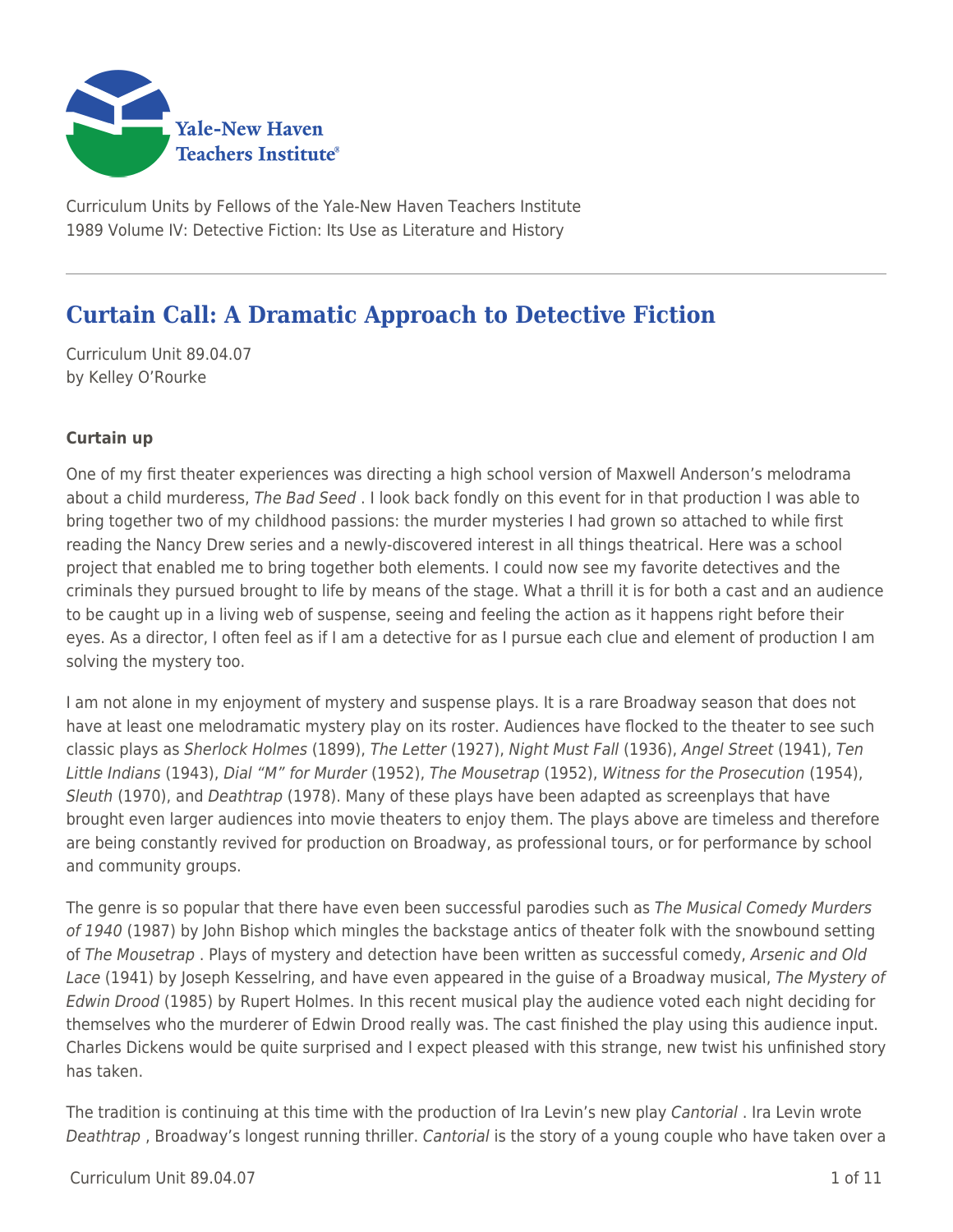former synagogue and turned it into a loft. The loft is haunted by the spirit of a cantor who wants to see the synagogue and its sacred ark restored. This 1989 thriller is also a touching drama that speaks to the issues of its time in a more realistic manner than the melodramas of the past. As with "straight" dramatic plays it can be said that plays of mystery and suspense also enlighten us as to the people and times that produce them.

This curriculum unit will weave together the elements of mystery, suspense, and drama as they were woven together for me during that long ago production of The Bad Seed. The students will learn about the theater and its literature, history, and production through the study of these plays. Three melodramas will serve as the backbone of this teaching unit: The Final Curtain by John Murray, Sherlock Holmes by William Gillette, and The Mousetrap by Agatha Christie.

This curriculum unit of theatrical mystery and suspense has been created for the Comprehensive Arts Program 7th/8th Drama-Dance Electives Program. I facilitate the 7th/8th Drama-Dance Electives Program which operates in seven of the nine New Haven Public middle schools. The remaining two schools create their own programming. Students in the 7th and 8th grades may choose to take drama as one of their elective courses. 7th graders study drama for ten weeks and 8th graders take the drama course for twenty weeks.

This curriculum unit is designed to last ten to twenty weeks with a total of three forty-five-minute sessions per week. The 7th graders will cover as much material as is possible in one marking period. The 8th graders will spend study the entire unit creating a simple, culminating production using as source material the "thrillers" they study. All of the students will be introduced to the theater and its basic components of acting, improvisation, production, history, and dramatic literature through the study of mystery and suspense plays. Although this unit has been created specifically for a drama class it is easily adapted and has much to offer a middle or high school English teacher.

My experience has taught me that middle school students love to read detective fiction. As an English and humanities teacher I have created several classroom projects where I used detective fiction as the primary literature read by the students. Adolescents find it to be exciting, fun, and a challenge. They like the puzzle elements of a whodunit. They like to escape and enter a very different world than the one they really inhabit. While reading a mystery they are taken out of their real environments and invited to travel to new and exciting locales. Though sometimes grim, the worlds found in detective fiction are somehow comforting because the solution to all the problems is found on the last few pages of the book. This tidying up of all the loose ends gives young readers an optimism they can carry with them. The suspense keeps them on their toes and interested in their reading as they try to stay one step ahead of the detective. While reading a mystery the students are actively engaged in trying to solve the puzzle of whodunit. Infrequently in real life are youngsters asked to solve problems and face obstacles that they can really conquer. Reading detective fiction gives an adolescent the knowledge that with courage and cunning one can solve one's own problems. That is a comfort for young readers in today's all too troubled world.

When on their own, students will most often choose a mystery or suspense novel to read over other types of books. Playing on this enthusiasm I hope to interest my students in the art of theater by letting them read interesting, stimulating, and entertaining plays of mystery and suspense.

The goals and objectives of this unit are as follows:

1. The students will be introduced to the world of theater through the study of mystery and suspense plays.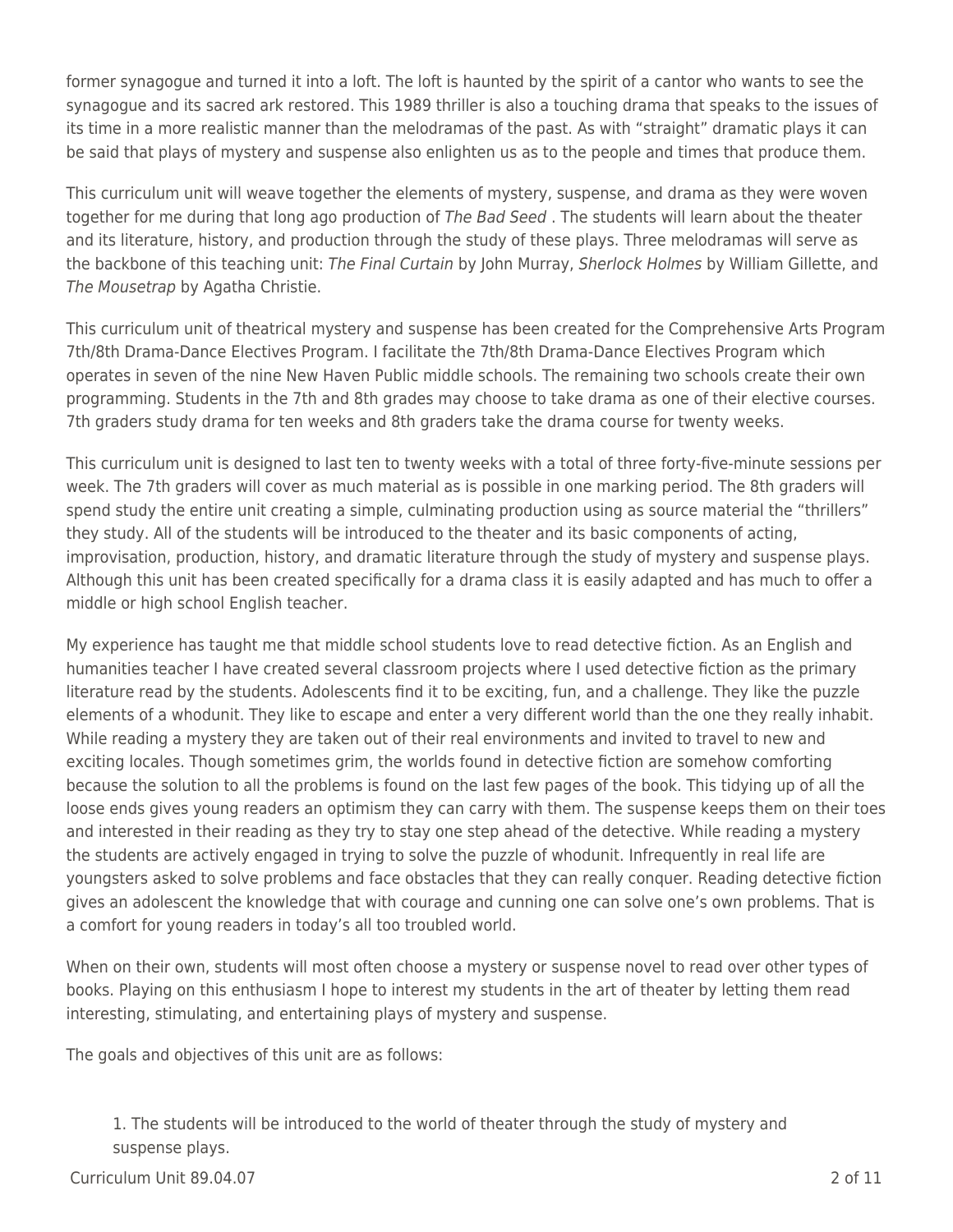2. The students will be presented with challenging, interesting, and amusing pieces of dramatic literature to read, analyze, discuss, and dramatize.

3. The students will be able to identify and understand the fundamentals of dramatic literature: character, dialogue, theme, plot, conflict, climax, and denouement.

4. The students will understand and recognize the three basic forms of drama: comedy, tragedy, and melodrama.

5. The students will be introduced to the art of acting through improvisation and theater games that center on the themes of mystery and suspense.

6. The students will learn about the technical elements involved in the staging and production of a play and how these elements: make-up, scenery, lighting, costumes and props, create a mood and set an atmosphere.

7. The students will create their own mystery and suspense plays through classroom playwriting activities.

8. The students will begin to problem-solve and to think more creatively using their imaginations as they begin to solve the mysteries found in the classroom activities and in the plays to be read. 9. Each student will find the detective hiding within as he/she studies the theater and it is

discussed how a director behaves in a manner similar to a sleuth.

10. Each 8th grade class will culminate their study of mystery and suspense plays by creating and producing a final performance of original work or scenes from the plays studied in class.

Mystery and suspense plays have been an important element in the world of drama for over one hundred and fifty years. The thriller was a natural outgrowth of the melodrama. The term melodrama means a combination of music and drama. Early melodramas were plays written with musical interludes and with underlying musical themes similar to what is found in films today. William Gillette's Sherlock Holmes, written in 1899, is scripted with musical themes and chords that highlight the action and key points in the play.

This dramatic form became popular in the nineteenth century and was imported to England and America from France. A melodrama deals with serious action and with the elements of good and evil. A happy resolution is achieved at the end of the play through the destruction of a villain's power. A melodrama usually has a double ending, in which the good characters are rescued and rewarded and the evil characters are detected and punished. It is related to tragedy through its serious action and to comedy through its happy ending. The melodrama has been popular in one form or another throughout history for it assures audiences that good triumphs over evil.

All mystery and suspense plays are melodramas for even though the ending may appear to be tragic the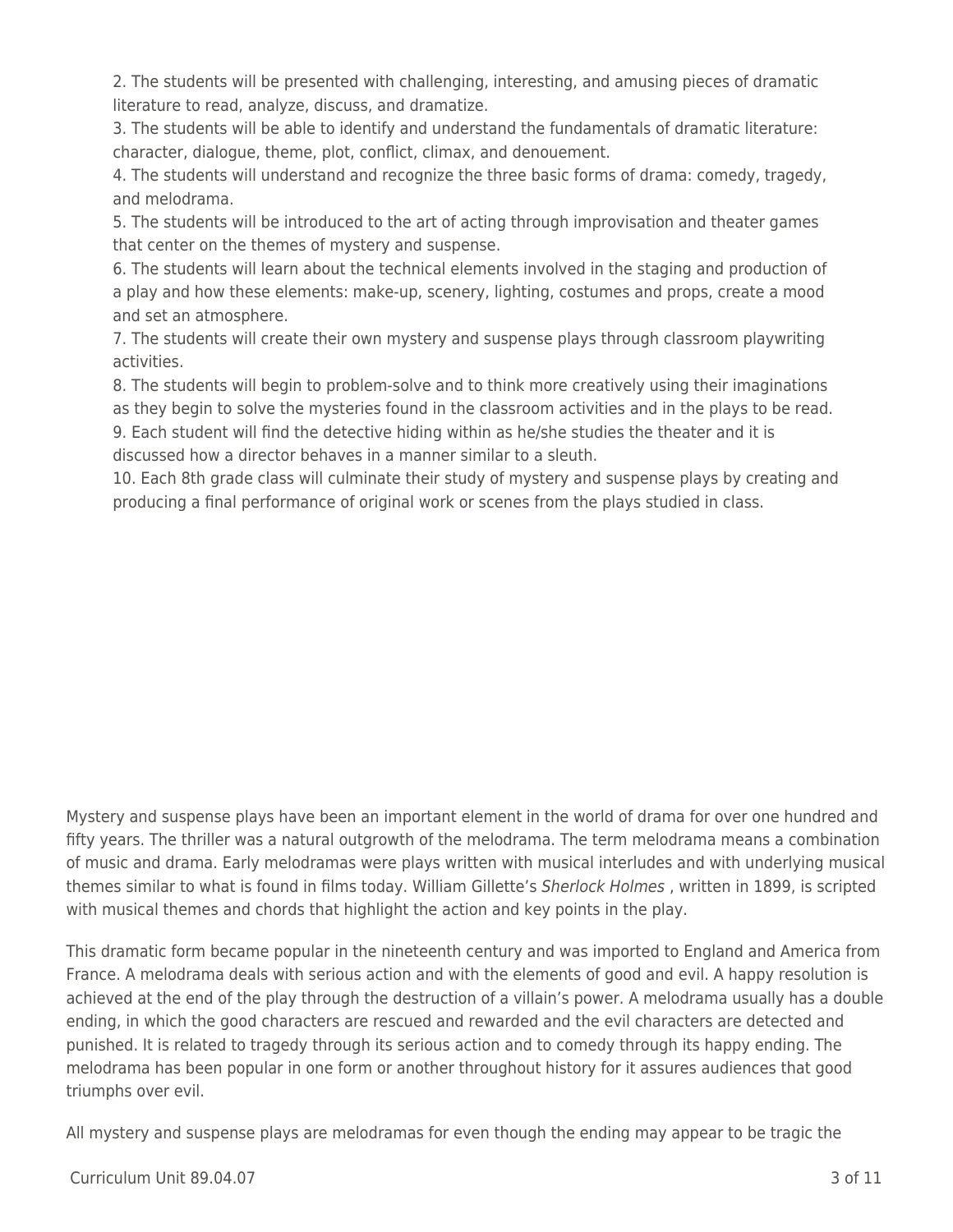resolution of the mystery and the unveiling of evil is a form of the traditional happy ending. Detective fiction, which gave birth to mystery and suspense plays, is a form of narrative melodrama. There is always evil present in detective fiction. There is always a villain, of sorts, who is a murderer or at the very least a thief. This villain, in modern literature, may have real psychological reasons for his actions, nonetheless, he is still a source of evil who harms others. Depending on the author, the villain may be a fully developed character with a clear rationale and motive for his crime or he may simply be a vital, yet ambiguous piece of the puzzle.

Whenever elements of evil are present there must also be elements of good. In detective fiction and plays of mystery and suspense the good character (the hero) is always the person who solves the crime. The detective is the personified element of good in the story because due to his cleverness and his unique personal strengths the crime is solved and the villain is thwarted. As soon as the audience understands the crime and knows who the criminal is, at this point of denouement, a type of happy ending is reached through the simple unveiling of evil.

The detective does not have to be a private dick or a member of a police force. He may be no more than an average human being who is able this one time to rise to the occasion. The hero may even be an outcast from society, a loner, or a clinically depressed individual that the audience sees as undesirable. He is still the hero for he alone is able to solve the crime. In a mystery play it is more likely though that the hero will be a traditional detective like Sherlock Holmes who is quick, clever, and more intelligent than any of the other characters.

What finally sets a mystery play apart from the traditional form of melodrama is the ever present use of suspense. An excellent thriller will keep the audience on the edge of their seats throughout most of the play. Viewing a good mystery play is not unlike a ride at the amusement park. It is very exciting with its sudden ups and downs. One never knows what is over the next ridge. Ultimately, the ride must slow down and come to a satisfying close where all is revealed though all may not be resolved. The ending of a mystery play can be as upsetting as the tummyache one feels after a roller coaster ride.

The students will take their first ride by reading The Final Curtain by John Murray. This play was written specifically for young people and is part of the collection, Mystery Plays for Young People. The students taking the drama course are all types of learners. They will be on several different reading levels. This play is simple to read, yet entertaining enough to keep any young reader interested. It will serve as a solid introduction to mystery melodramas. Reading the play aloud with the class will help the teacher assess the students' reading skills and she will be able to judge whether or not they will be able to tackle more challenging material.

The Final Curtain is a one-act play in which Jean Watson and her husband Bob, who is a police detective, visit the theater to see an old school friend, Bess Travers, star in her first major role. Early in the show, which is performed as a play within a play, Bess opens a closet door to get her coat and her leading man, John Morris, falls out of the closet and onto the stage dead. Several people wished him harm including Bess because John was threatening to throw her out of the play. Of course, Bob solves this murder mystery and the show is saved to go on another night.

Reading The Final Curtain will give students a peek at the world of greasepaint while interesting them in a legitimate murder mystery. The students will be introduced to the many technical elements of the theater and backstage life while reading and studying this play. First, they will identify all the jobs or tasks people perform in the theater. They will gain a working theater vocabulary. They will learn stage directions and will use stage blocking (the pre-planned movement of actors while in character from one section of the stage to another) to recreate scenes from the play. They will study each production element: lighting, costumes, props, make-up,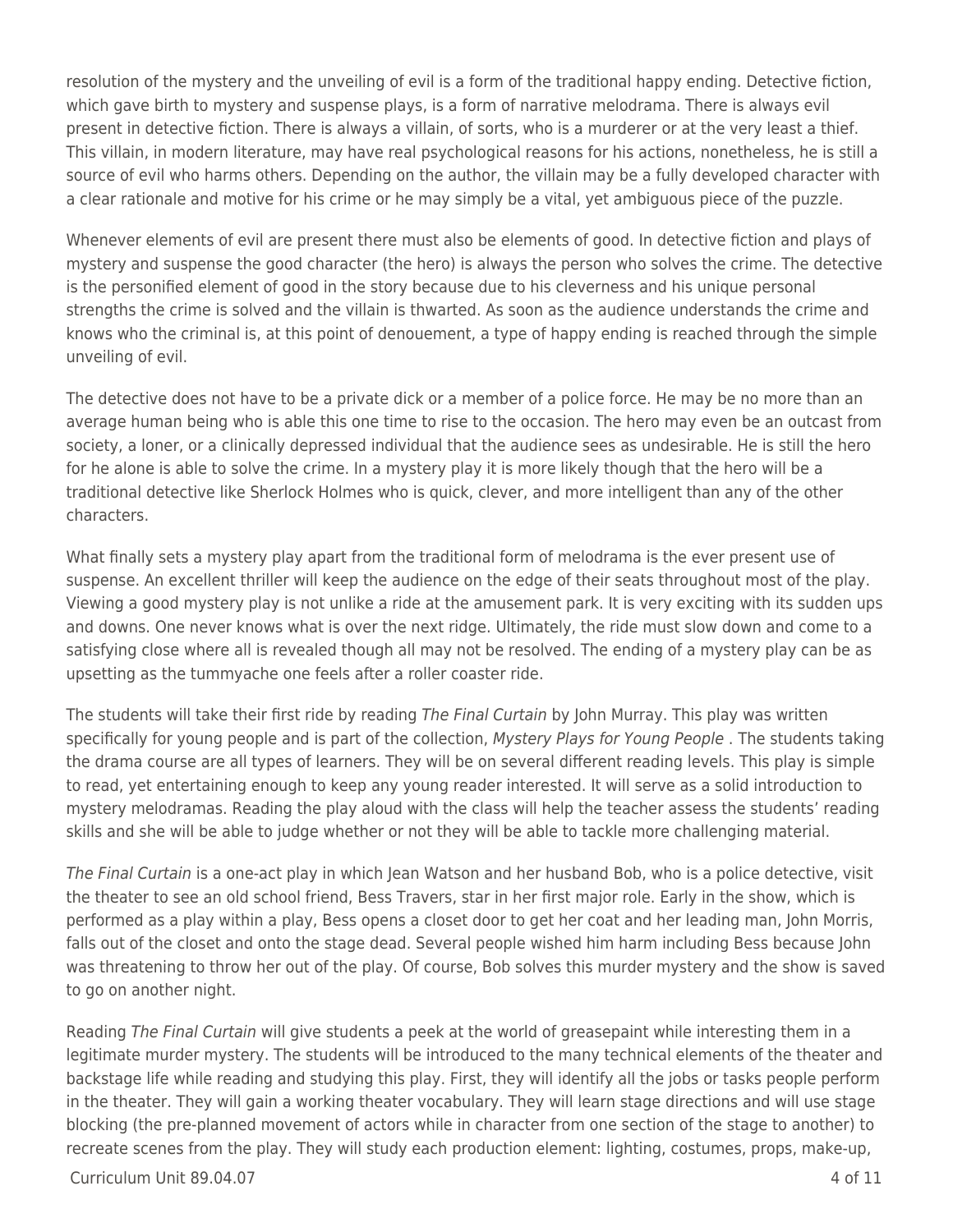and scenery. They will create technical plots and renderings as if they were going to produce The Final Curtain . They will further learn about backstage life by reading Ngaio Marsh's description of the opening night of Macbeth as found in her novel, Light Thickens . The entertainment value of the Final Curtain will spark the students into learning about the foundations of backstage life and theater production before they read adult dramas or attempt to produce their own plays.

Students will also discuss the elements of a mystery and of a melodrama. They will discuss the theme of good triumphing over evil, the concepts of the murderer as a villain and the detective as a hero, the gathering of evidence, the need for a detective to use inferential thinking, and the ways in which they as readers can solve literary crimes. The students will tackle puzzles such as those found in Two-Minute Mysteries by Donald J. Sobol and in Solv-A-Crime by A.C. Gordon. These very, very short mystery stories encourage students to look carefully at the details of a plot and to see what is odd and also what is absent that needs to be present.

After a brief introduction to the history of detective fiction the students will tackle Sherlock Holmes as he is seen in William Gillette's play. Prior to reading the play the class will read a Sherlock Holmes story in both the abridged and in the original versions. After reading Sherlock Holmes in class the students will share their opinions regarding Gillette's interpretation of Holmes. We will discuss Gillette's obsession with Sherlock Holmes and his long and successful career playing Conan Doyle's detective. Since we are fortunate enough to live nearby in Connecticut, a field trip will be made to Gillette Castle where the students can take a closer look at William Gillette's life and see firsthand some of his Holmes' memorabilia.

The play Sherlock Holmes , takes place in London during the last century and in it we see a depressed, almost suicidal Holmes. Holmes rebuffs Watson's concerns for his health as he seeks comfort in cocaine. A young woman Alice Faulkner, is being held against her will by two crooks, James and Madge Larrabee. The Larrabees are trying to force Alice to reveal the whereabouts of papers that once belonged to her sister. These papers will implicate a member of the royal family and accuse him of being the father of the dead girl's child. This royal prince is about to wed and Holmes has been asked to discreetly retrieve the papers. Along the way the Larrabees ask for help from Holmes' archenemy, Professor Moriarity. Moriarity will stop at nothing to destroy Holmes. After several dangerous and close encounters, Holmes, using his unique talents, triumphs over Moriarity and even gets the girl. The play ends with Alice in Sherlock's arms. He is a new man.

The class will study other dramatizations of Sherlock Holmes as he appears on film. We will begin by viewing Basil Rathbone's The Hound of the Baskervilles and move on to Murder by Decree starring Christopher Plummer as Holmes. This film has several plot elements that are similar to those found in Sherlock Holmes. We will also look at Jeremy Brett's PBS series and at Steven Spielberg's Young Sherlock Holmes. The students will try to decide which characterization is the closest to what Sir Arthur Conan Doyle intended his Holmes to be. Though he allowed his name to be associated with Gillette's play it has been said that Conan Doyle was not very happy with the play or Gillette's performance. At the time the play Sherlock Holmes, was written Doyle was tired of Holmes and told Gillette, "He could marry or murder the detective or do what he liked."

After studying Sherlock Holmes the students will be able to competently discuss characterization. At this time they will begin to study acting, first working with theater games and improvisation. The students will present scenes from Sherlock Holmes using a variety of acting styles to assist them in deciding what is the correct characterization for Holmes.

The unit will end with the reading of Agatha Christie's classic play, The Mousetrap. The history of this unique play will be presented to the students before they read it as will the short story of the same name (original title: Three Blind Mice). The class will read the play aloud as if doing a staged dramatic reading. Prior to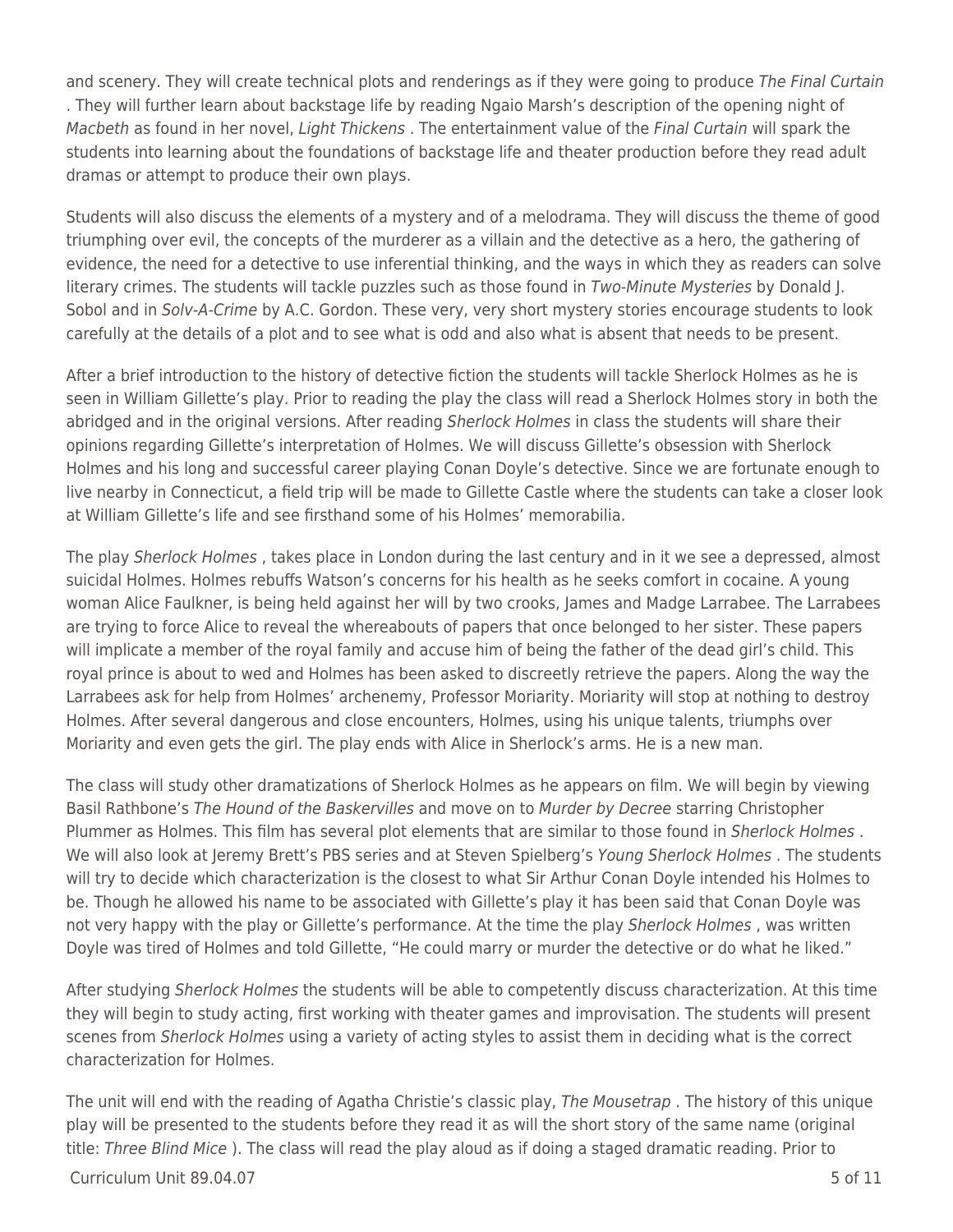reading the ending of the play the students will vote on who they feel the murderer is. (In the past I have found that Giles and Molly usually win.)

The Mousetrap is based on a radio sketch that was written by Agatha Christie to commemorate the eightieth birthday of Queen Mary. It was so well received that Ms. Christie decided to turn it into a play. It became a huge success and is the longest running play in the history of the London theater. The Mousetrap opened on November 25, 1952 and it is still being performed in London today. It will not be made into a film until the play closes. It is beginning to look like that special clause in Ms. Christie's contract may prevent film audiences from ever seeing the play. At this time The Mousetrap has been running for over thirty-six years without an interruption. The play was not as successful on Broadway though it is often produced by American amateur theater groups. The Mousetrap is a full-fledged English institution and tourists visit the play as often as they do such other sites as Buckingham Palace and the Tower of London.

The Mousetrap is set in the English countryside in an old house called Monkswell Manor. Giles and Molly Ralston are newlyweds who have inherited Monkswell manor and for financial reasons have turned it into a boarding house. As the curtain opens we hear over a radio that a woman, Maureen Lyons, has been killed. It is snowing heavily outside and as each new guest arrives it is obvious that soon they will be snowed in. Detective Sergeant Trotter arrives from Scotland Yard just as all contact with the outside world has been cut off due to the storm. He has come to Monkswell Manor because a clue was found near the body of Maureen Lyon which points to her murderer being found at Monkswell Manor.

It is then that we learn the cruel story of the abuse suffered by three children during the war. They were in foster care and terribly neglected. The youngest child died because of his ill-treatment. It seems everyone at Monkswell. Manor can be connected to these poor three blind mice and, yes, a murder is finally committed at Monkswell Manor. It is in the reenactment of this crime that the true murderer is revealed. He is caught in his own mousetrap.

The Mousetrap , though still a melodramatic thriller takes us into the modern mystery world of the psychological motive. The murderer is mentally ill and his crimes are a direct result of this illness. The Mousetrap is also a finely constructed puzzle. Unlike Sherlock Holmes, which is based almost entirely on the characterization of Holmes and on his battle with the evil Moriarity, The Mousetrap relies far more on its plot than on its characters. Its plot pivots on this point of the psychological motive and on the idea that there is a little evil in all of us. If we are stuck hard enough or pushed too far we may crack and commit terrible crimes.

People read detective fiction and go to see mystery and suspense plays because they want to be reassured that good will always triumph over evil. People have a basic, primal need to believe in good and evil. They see crime and violence in their streets, read about it in the newspapers, and see it broadcast on T.V. Detective fiction provides an escape to a place where there is always a solution. No author comes up with a better solution than Agatha Christie. She is a master of the puzzling detective story. Students love her work for its suspense and its twisting and turning plots. The Mousetrap is one of her most clever puzzles. The students will study The Mousetrap discussing with one another Ms. Christie's unique writing style and the ways in which she utilizes and creates such riddling and perplexing plots. They will begin to study the literary elements of plot such as conflict, climax, and denouement. They will attempt to create their own puzzles and to write miniplays based on Ms. Christie's style.

The Final Curtain will introduce students to the world of mystery and suspense plays while it teaches them about technical theater and backstage life. Sherlock Holmes will introduce students to acting and characterization. While studying The Mousetrap students will look at plot and the dramatic elements of theme,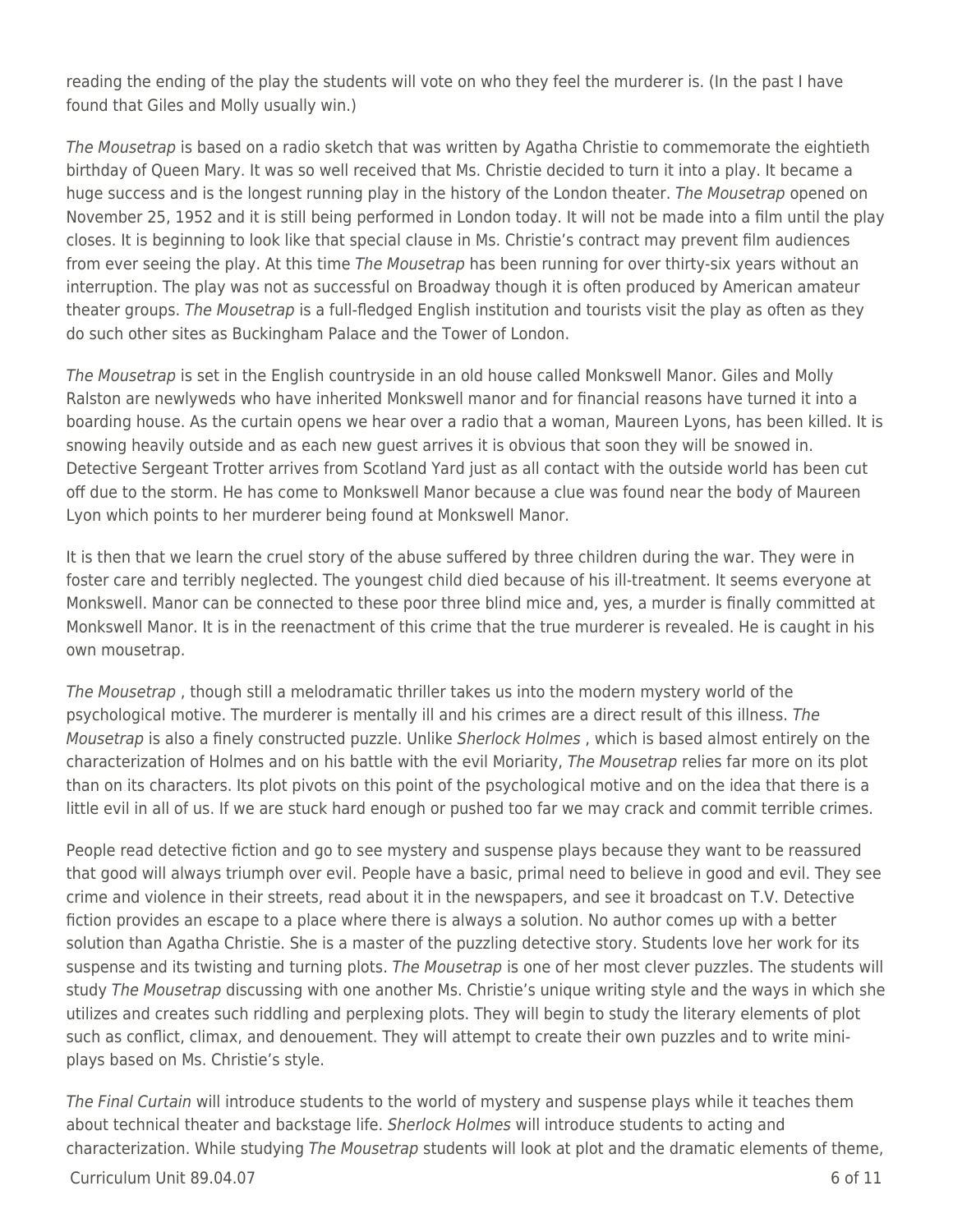conflict, climax, and denouement. By reading all three plays the students will be exposed not only to suspenseful, dramatic literature but also to the basic elements of theater.

The students will conclude this unit of study by writing their own scenes, monologues, and short plays. These original dramatic pieces will be performed along with the scenes from the plays read in class during an evening of theater. The students will use the knowledge they have gathered during this course of study to create their own performance.

Stanley Richards quotes Sir Max Beerbohm in his introduction to Best Mystery and Suspense Plays of the Modern Theatre as saying, "The drama is, after all, essentially a vehicle for action. For drama, as the Greeks quite frankly called it, is essentially, or at least mainly, a thing to cause the excitement of pity and awe, or of terror, or of laughter . . . where the characters are saying or doing things in your very presence. The Theatre, I would say, is a place for thrills." The theater is a place for thrills, chills, and goosebumps on your arm as you sit in the dark attempting to solve a mysterious puzzle while you watch a group of actors bring the play to life before your very eyes. It is also great fun to read mystery and suspense plays, envisioning with your inner eye the action as it unfolds and always trying to stay one step ahead of the detective and his villains. It is exciting to read, view, and produce mystery and suspense plays. I know that my students will enjoy the experiences discussed here as much as I enjoyed my high school production of The Bad Seed .

## **Curtain**

# **Lesson Plans**

The following lessons are quite simple, yet each teaches an important technical theater skill and asks the students to look at each play as a producer or theater technician. Each lesson can easily be taught in one or two class sessions. They may also be adapted for use as homework assignments or group projects. They were purposely designed to be very flexible and these lessons, though created for a theater class, could be easily adapted for use in an academic classroom.

### #1 The Final Curtain

Using the enclosed diagram the students will discuss and study the sections of a stage floor and its nine basic directions. The class will then tape out these sections on the classroom floor using masking tape. To familiarize themselves with each section the students will take turns standing on the "stage" while one person calls out directions. Example: Up Stage Left is called out and the student on stage moves to the Up Stage Left section. The calling out of commands can be played as a game with the students helping to create the format and rules. To make this activity more challenging several students should stand on the stage each moving to a different command. When the students are fluent in this stage language they should begin to block or choreograph simple scenes.

### #2 Sherlock Holmes

Using the enclosed diagram and after a class discussion of his character the students should each create a make-up plot for Sherlock Holmes. Using crayons, markers, or colored pencils each student should design a make-up they feel is appropriate for any actor playing Holmes to use. Remind them that this is a flat rendering and that on a real face their design will be slightly altered. The students could also create make-up renderings

#### $C$ urriculum Unit 89.04.07  $\qquad \qquad$  7 of 11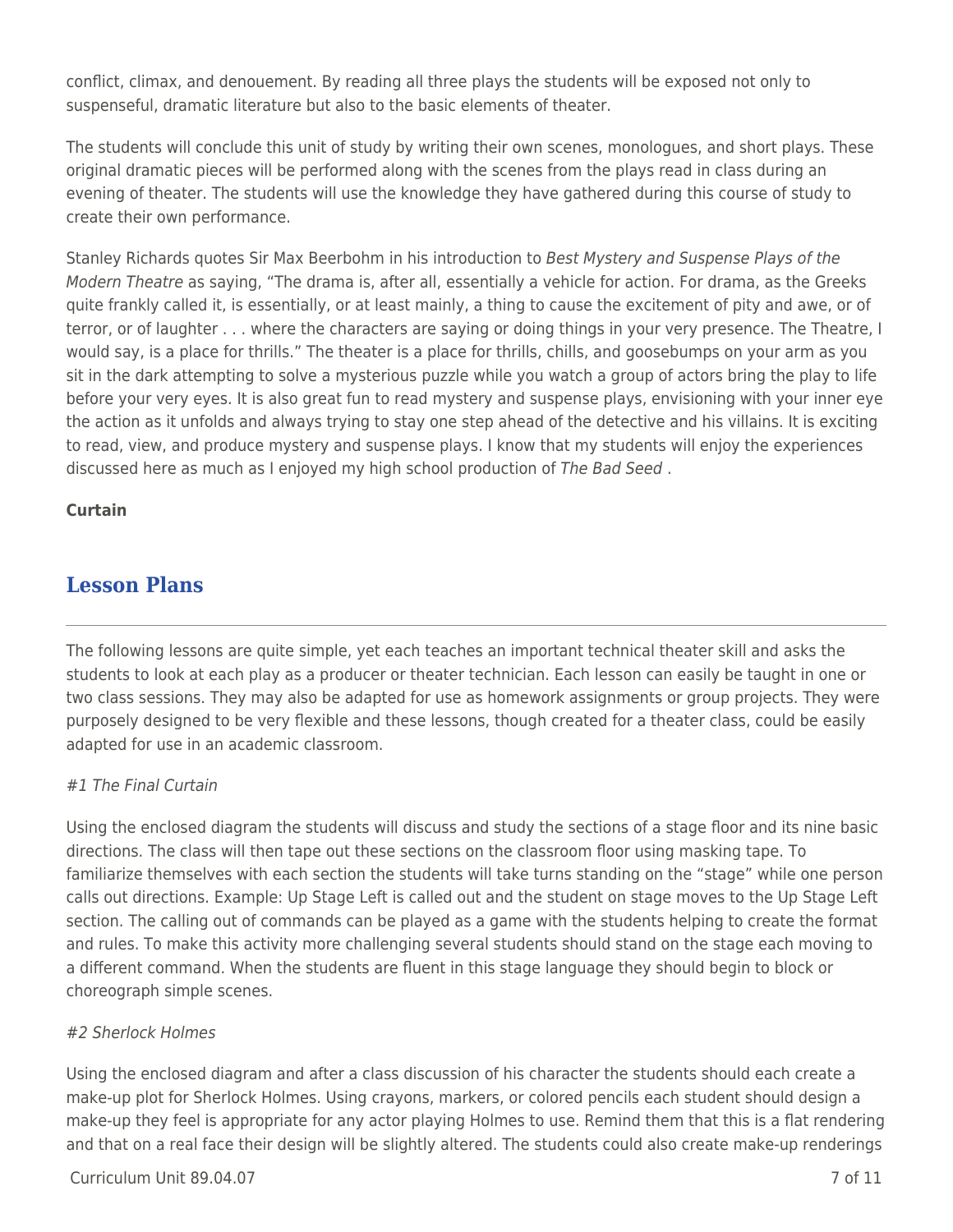for the other characters in the play. The final activity involves each student making up his/her own face as Sherlock Holmes based on his/her design and make-up renderings. The students might also choose to try their make-up designs out on one another.

#### #3 The Mousetrap

The setting of Monkswell Manor is such a key element to *The Mousetrap* at times the drawing room set is almost a character in the play. First, after discussing basic stage design spacing elements each student should make a rendering or drawing of The Mousetrap set using the description found in the script. This set description is exceptionally detailed and should give the students a good idea of where to begin. The students should then build simple shoebox models of the set using the script's description, class comments, and their set renderings. Ask the students in advance to bring in the shoeboxes and "found" materials (e.g., buttons, fabric scraps, old toys, pieces of wood, spools of thread, yarn, paper, etc.) they will need to build their miniature rooms. These model sets should be displayed in the classroom for everyone to enjoy. It will be very stimulating to see how many different versions there can be of the same set.

#### **Lesson #1: Stage Geography**

NAME

 $\mathsf{DATE}$  \_\_\_\_\_\_

SECTION  $\overline{\phantom{a}}$ 

There are three basic types of theater buildings and performance spaces:

*Proscenium The audience sits in front of the stage which is usually raised. The stage is defined by a front proscenium wall that has a window-like opening covered by a stage curtain. This is the most common type of theater. e.g. the Shubert Theater in New Haven, CT*

*Thrust The stage is low or on the same level as the audience sits. The stage juts out into the audience and people are seated on three sides. There is no proscenium arch or stage curtain. e.g. the Long Wharf Theatre in New Haven, CT*

*In-the-Round The stage is built like a circle with the audience seated all around the stage space. This is the least common type of theater building. e.g. Arena Stage Theatre in Washington D.C. or the Oakdale Music Theater in Wallingford, CT*

#### (figure available in print form)

These stage directions are the opposite of those sitting in the audience. They are from the actor's point of view. Except for theaters that are built in the round, the stage directions are in the form of a trapezoid, starting out narrow at the back wall and expanding as one moves towards the proscenium (front).

#### **Lesson #2: Stage Make-up**

NAME:

DATE

SECTION  $\overline{\phantom{a}}$ 

 $C$ urriculum Unit 89.04.07  $\qquad \qquad$  8 of 11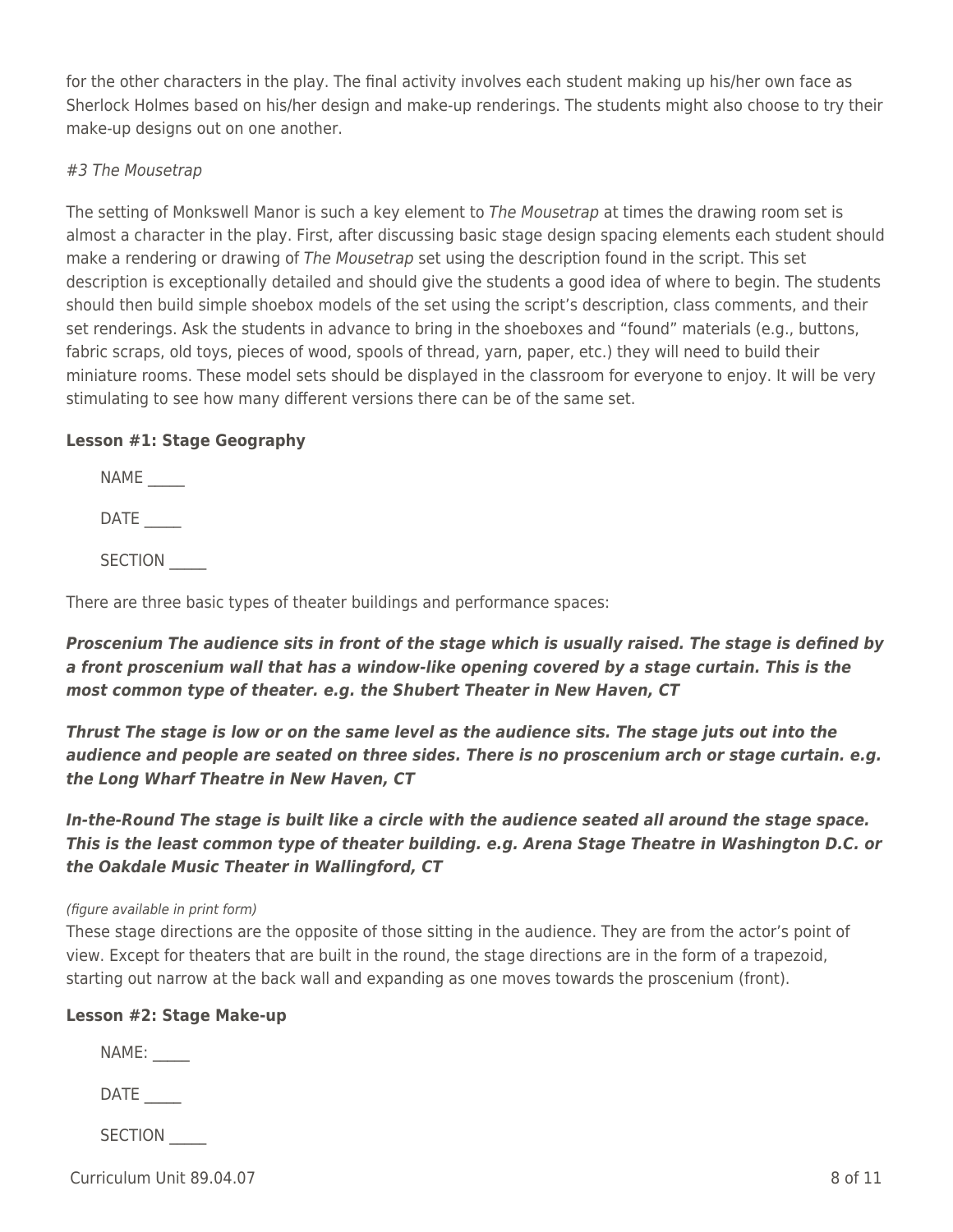Character

Age  $\overline{a}$ 

Sex \_\_\_\_\_

Race

Unique Characteristics \_\_\_\_\_

On the back of this worksheet describe with words the make-up you have created. Don't forget to add head and facial hair. Change the basic face in any way that you feel is necessary. Make sure you deal with all five of the facial areas and that you use any elements you feel are vital to recreate this character's face.

(figure available in print form)

# **Bibliography for Students**

Christie, Agatha. The Mousetrap and Other Plays . New York: Dodd, Mead & Company, 1978.

The source for The Mousetrap .

Conan Doyle, Sir Arthur. The Memoirs of Sherlock Holmes . New York, NY: A&W Visual Library, 1975.

An original source for Sherlock Holmes stories.

Gillette, William and Conan Doyle, Arthur. Sherlock Holmes: A Play . Garden City, NY: Doubleday & Company Inc., 1976.

The original Sherlock Holmes play.

Gordon, A.C. More Solv-A-Crime . New York: Scholastic Inc., 1978. (Also Solv-A-Crime) .

These short narrative puzzles are great exercises in logic.

Murray, John. Mystery Plays for Young Actors . Boston: Plays, Inc., 1984.

The source for The Final Curtain .

Robinson, Katherine (editor). The Red-Headed League and Other Mystery Plays (Scope Play Series). New York, NY: Scholastic Inc., 1986.

An excellent source for an abridged easy to read dramatic version of a Sherlock Holmes play that students love.

Sobol, Donald J. Two-Minute Mysteries . New York, NY: Scholastic Inc., 1967. (Also More Two-Minute Mysteries and Still More Two-Minute Mysteries) .

These mini-narrative mysteries are quite puzzling and very popular with adolescents.

 $C$ urriculum Unit 89.04.07 9 of 11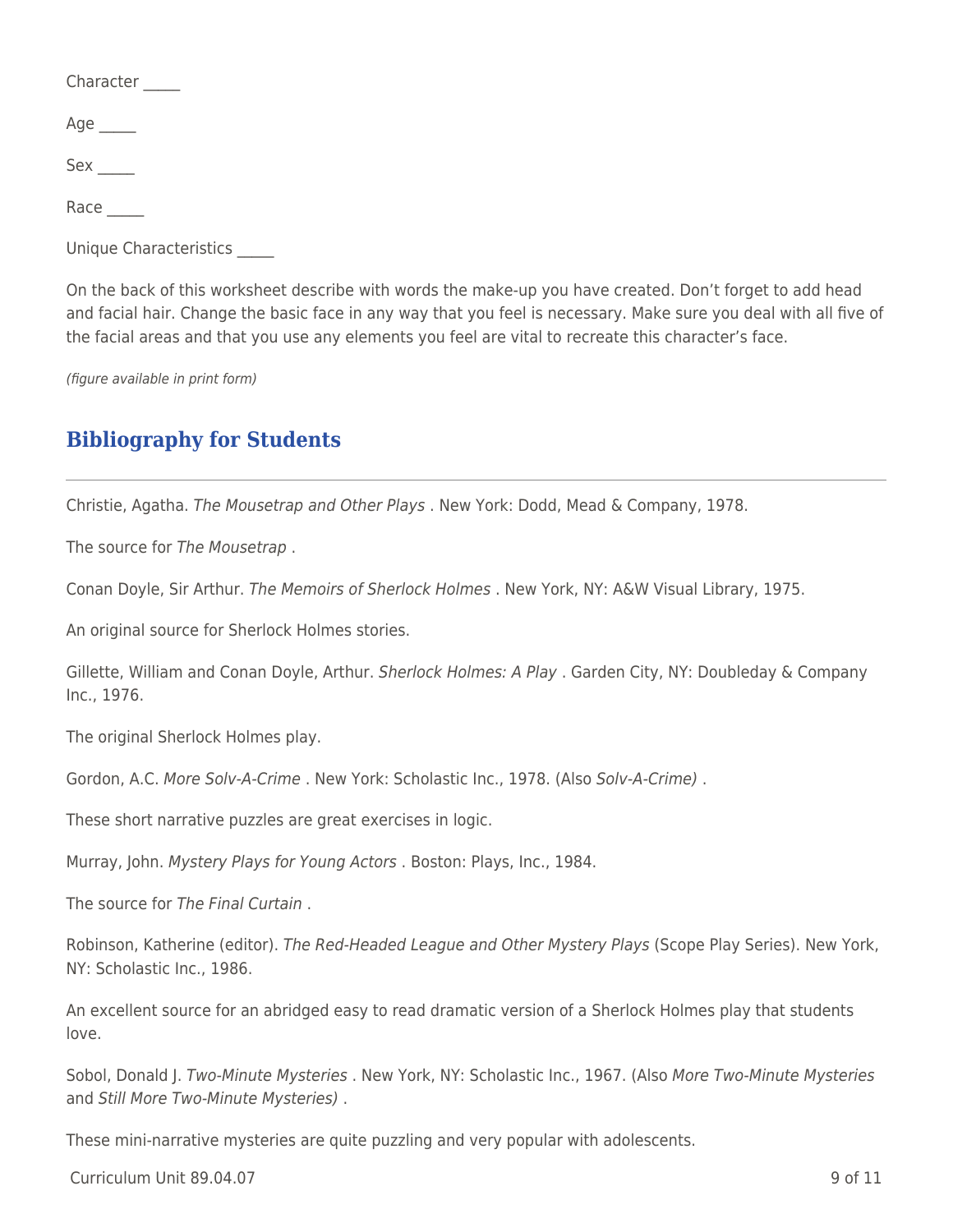# **Bibliography for Teachers**

Bishop, John. The Musical Comedy Murders of 1940 . Garden City, NY: The Fireside Theatre, 1987.

A recent and popular parody of mystery melodramas.

Brockett, Oscar G. The Essential Theatre . New York: Holt, Rinehart and Winston, 1980.

A wonderful textbook for students and a resource for teachers which deals with the history of theater, as well as its basic concepts and production in America today.

Christie, Agatha. An Autobiography: Agatha Christie . New York, NY: Ballantine Books, 1977.

Agatha Christie's own telling of her life's story with her thoughts on The Mousetrap .

Haining, Peter, (Editor). The Sherlock Holmes Scrapbook . New York, NY: Bramhall House, 1974.

This book is an excellent resource for Sherlock Holmes fans.

Holmes, Rupert. The Mystery of Edwin Drood . Garden City, NY: Doubleday, Inc., 1986.

A wonderful, mysterious musical.

Klinefelter, Walter. Sherlock Holmes: In Portrait and Profile . New York, NY: Schocken Books, 1975.

Another excellent book for learning about Sherlock Holmes and his background.

Morgan, Janet. Agatha Christie. New York, NY: Alfred A. Knopf, Inc., 1984.

A very informative biography that deals with Agatha Christie's life and also with her famous disappearance in 1926.

Richards, Stanley, (Editor). Best Mystery and Suspense Plays of the Modern Theatre . New York, NY: Dodd, Mead & Company, 1971.

The source for such plays as Arsenic and Old Lace, Sleuth , and Angel Street .

Richards, Stanley, (Editor). 10 Classic Mystery and Suspense Plays of the Modern Theatre . New York, NY: Dodd, Mead & Company, 1973.

The source for such plays as Ten Little Indians and Night Must Fall .

Riley, Dick and McAllister, Pam, (Editors). The New Bedside , Bathtub, & Armchair Companion to Agatha Christie . New York, NY: The Ungar Publishing Co., 1979, 1986.

This book tells the reader everything about Agatha Christie's life, and her books.

Spolin, Viola. Theater Games for the Classroom: A Teacher's Handbook . Evanston, Illinois: Northwestern University Press, 1986.

 $C$ urriculum Unit 89.04.07 10 of 11